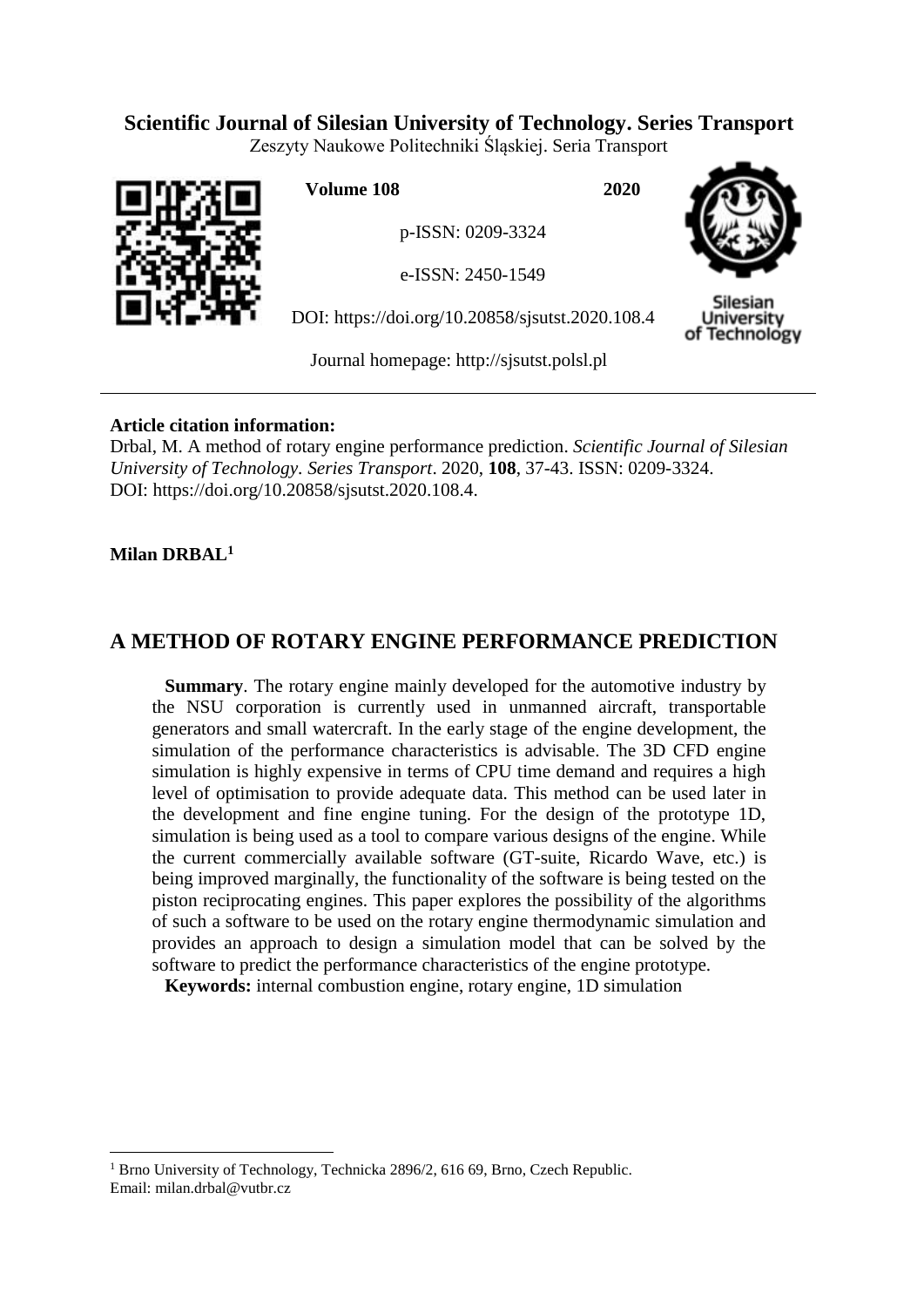### **1. INTRODUCTION**

The commercially available performance prediction software (GT-power, Ricardo Wave, etc.) for combustion engines currently does not include support for rotary engines. The main reason is the significantly lower market demand for these engines. For the time-efficient prediction of the performance parameters during the early stage of the development of the rotary power unit, it is advisable to use a one – dimensional software. Unfortunately, the direct use of the available software for the piston engines is not possible because of the following differences between the two engine designs [3, 16-18, 21, 23, 24, 26]:

- the ratio of the main shaft rotation to the 4-stroke cycles of the rotary engine is equal to 3. Single-cylinder 4-stroke piston engine crankshaft rotates twice for the same quantity of cycles,
- the difference of the surface to displacement ratio during the main-shaft rotation,
- the difference in the heat-transfer proprieties coming from the differences in the geometric shape of the combustion chamber,
- the length of the combustion chamber increases the time of the combustion process, which reduces the overall efficiency of the combustion,
- the movement of the working chamber across the whole loop of the main housing influences the difference in the temperature distribution of the engine. The speed of this process also influences the speed of the flame propagation through the working chamber as the leading apex seal of the rotor is constantly moving forward from the flame front.

The main objective of this paper is the creation of the virtual piston engine (VPE) with modified parameters that correspond to the designed rotary engine. The VPE will then be used as a model for the 1-D solver to provide the required data for the development process.

Responsibility for the use of photos and drawings in the sent materials of articles rests on the authors.

#### **2. COMPUTATIONAL MODEL**

The initial condition in the simulation model setup must be the equity of the volume of the operating chambers in relation to the crankshaft rotation.

As the input, the piston position of the virtual piston engine (VPE) in relation to the crankshaft angle  $\alpha$  is used in the algorithm, the equation used for the virtual piston position [14]:

$$
x = \frac{e^2 \left[\pi + \left(\frac{\pi}{s} - \frac{\sqrt{s}}{4}\right)\lambda^2 - \frac{s\sqrt{s}}{2}\lambda \cos\left[\frac{2}{s}\left(\alpha - \frac{\pi}{2}\right)\right]\right]h_p - S_4 h_p + V_p}{B} \tag{1}
$$

where *e* is the eccentricity of the rotary mechanism,  $\lambda$  is the trochoid constant,  $\alpha$  is the relative angle of the rotor, *S<sup>4</sup>* is the area between the outer shell of the trochoid and the line between 2 apexes of the rotor,  $h_p$  is the rotor width and  $V_p$  is the rotor hollow volume.

The bore of the VPE is taken as the diameter of the circle with equal area to the area of the rotor exposed to the working chamber. The head area of the cylinder of the piston reciprocating engine remains constant during the engine operation, however, in the rotary engine from its principle the area changes with the main shaft rotation. This difference is not accounted for in the algorithms for the 1D simulation solver. The virtual area of the head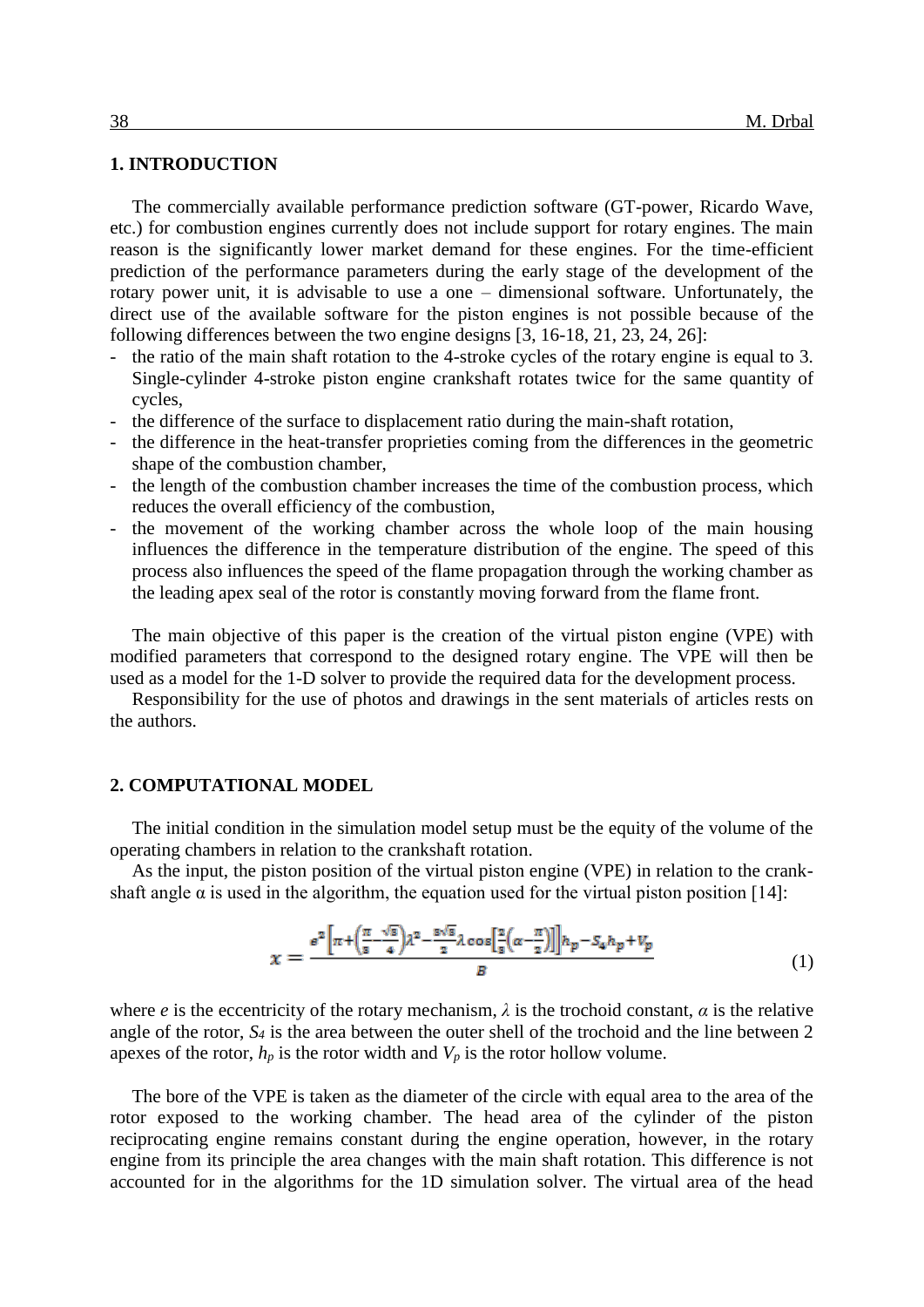equivalent surfaces is therefore calculated as the weighted average with the heat flux to the head area as the weight of the calculation. The rotary engine of the Wankel type works with four-stroke cycle and each rotor and housing pair creates 3 working chambers. For these reasons, using the four-stroke template with 3 cylinders configuration is advisable. To maintain the equity of the volumetric flow through the VPE and the rotary engine, the ratio of the main shaft rotation to the rotation of the crankshaft of the VPE is 3/2. The cylinders are interconnected with the piping of the negotiable length simulating the overflow of the exhaust and the intake during the port openings to the adjacent chambers. Both intake and exhaust port openings were simulated with a kinematic simulation to determine the active areas of the ports in relation to the main shaft rotation. The calibration of the flow coefficient of the ports was done using the CFD approach (Fig. 2), then further calibrated in the GT-Power software via volumetric flow measured on the test engine.



Fig. 1. Base structure of the mathematical model

#### **3. SIMULATION RESULTS**

For the first iteration of the port flow coefficients calculation, the 3D CFD method was used [13]. As the experimental method of using the blow through mass-flow measuring station cannot be executed in the early stages of the development due to the lack of the physical engine model, using the commercial computational software is the only option to determine these parameters. The discharge coefficients of the intake and exhaust system were computed at the major points of the system. Intake and exhaust port opening and closing discharge coefficients were approximated by the linear function as this approach reduces the time needed for the 3D CFD method and can be used without large error as presented in the [2]. Due to the complexity of the axial intake system on the simulated engine, two simulations were carried out [4, 5]. The results of the simulations were then used to calibrate the 1D model of the virtual piston engine.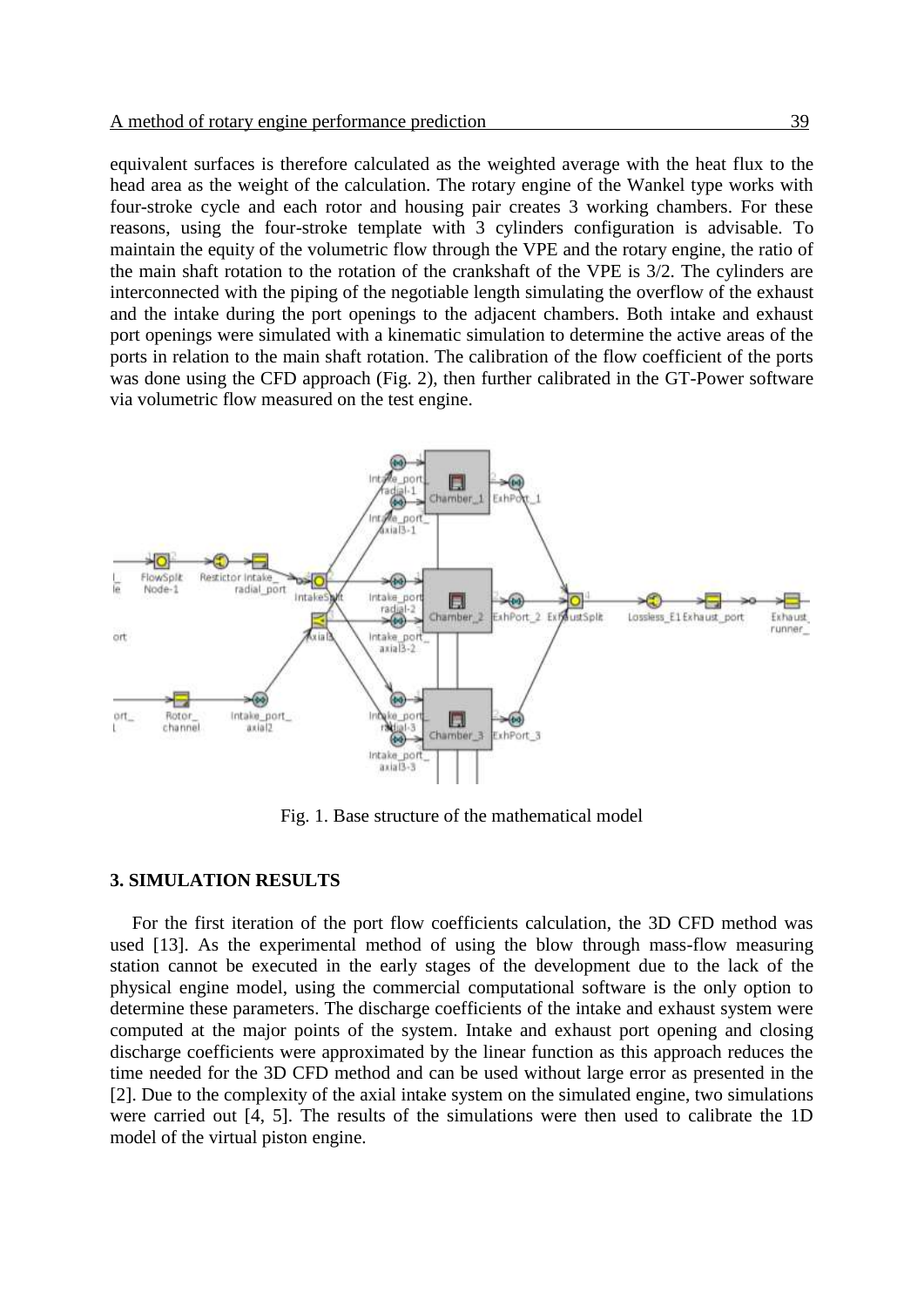

Fig. 2. Axial intake port 3D calibration

Using the previous input data calibrations from the known engine, the simulation was run to evaluate the concept of the virtual piston engine creation. For the engine performance, the average difference of the simulated and measured values was 3.08% (Fig. 3). Torque and power are the overall engine characteristics, which determine the quality of the method used in the simulation, however, for the previously mentioned discharge coefficient calibration validation of the 1D model, engine air mass flow is used.



Fig. 3. Engine prediction correlation with measured data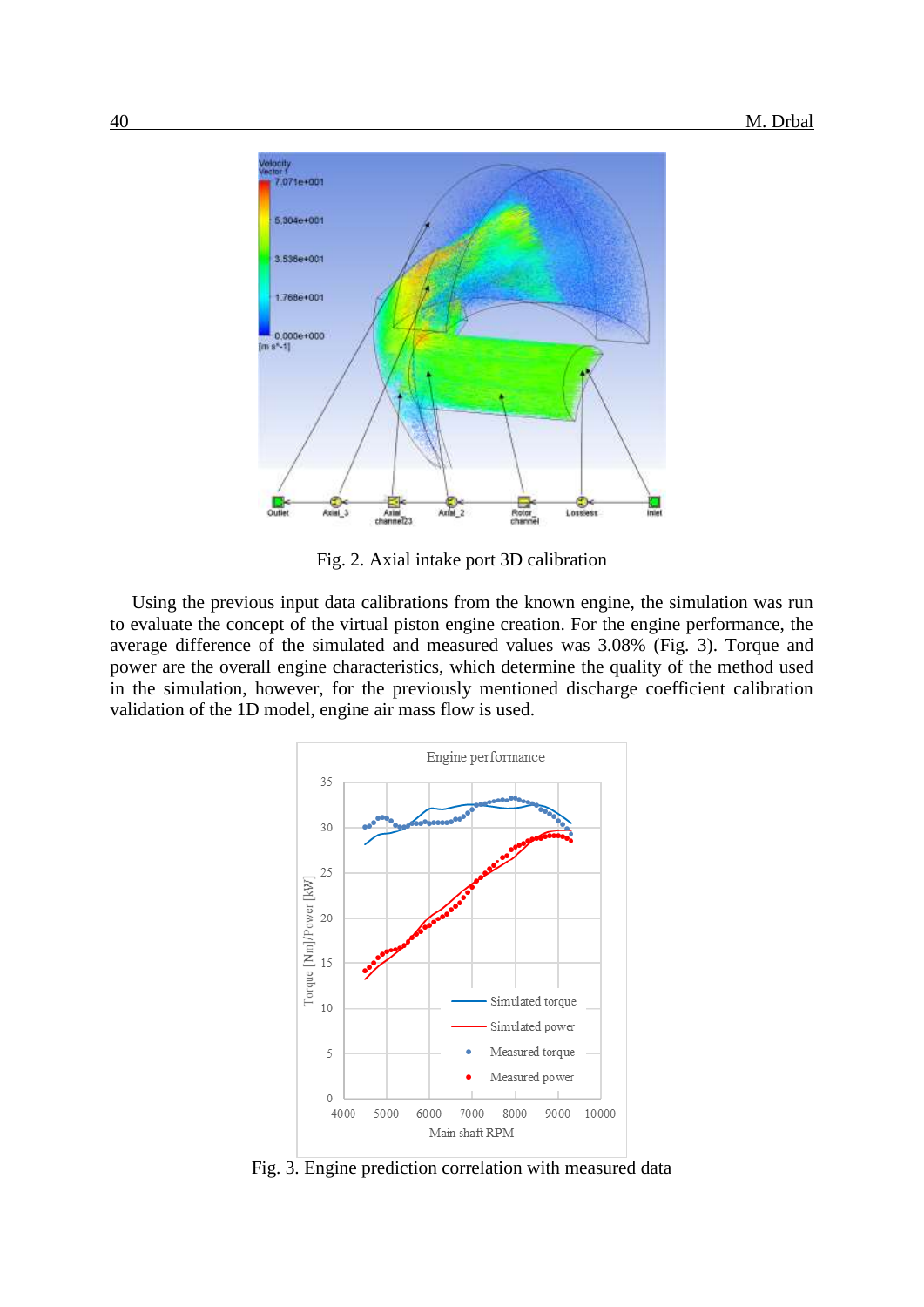## **4. CONCLUSION**

As the commercially available software for thermodynamic simulation of the rotary engine is not available due to the comparably low market demand to the reciprocating-piston engine type, the available software input can be modified to provide accurate simulation results. The method of creating the virtual piston engine is shown using the calculated bore, stroke and piston position data to provide the equivalent surface area and volume of the working chamber. The calculation method using the 3D CFD software was applied for the complicated axial intake of the engine. Using the outcome of the 3D simulation, the 1D simulation model was calibrated to provide the comparable mass air flow results. The heat transfer coefficients were calculated using the forced convection over the flat plane analogy. These results are then used as weight for the average calculation of the head surface area, which remains constant in the reciprocating-piston engine but changes with the angle of the main shaft in the rotary engine. For future work, testing is required to measure the in-cylinder pressure data and temperature and pressure data from the engine intake and exhaust system as these are to be used for the model calibration. Additionally, further development of the rotary engine needs to solve NVH problems using the methods described in [10, 11, 19, 20, 22] and further modify using prototyping methods [8, 9], the control units for its specific applications. Using this advanced simulation and experimental methods, the new rotary engine unit parameters can be designed, optimised and performance predicted. Modern production technologies [1, 6, 7, 12, 15, 25] will be used to produce optimised rotary engine components.

#### **Acknowledgement**

The authors gratefully acknowledge funding from the Specific research on BUT FSI-S-20- 6267.

#### **References**

- 1. Balevicius Gytautas, Vytautas Ostaševičius, Vytautas Jurėnas, Jolanta Baskutienė, Robertas Zakrasas. 2016. "Investigation of vibration assisted drilling prospects for improving machining characteristics of hard to machine materials at high and low frequency ranges". *Mechanika* 2: 125-131.
- 2. Bartrand Timothy A., Edward A. Willis. 1990. "Performance of a supercharged directinjection stratified-charge rotary combustion engine". *Symposium General Aviation Systems*: 1-24. Cosponsored by the AIAA and FAA National Aeronautics and Space Administration, Cleveland, USA. 11-12 April 1990, Ocean City, USA.
- 3. Brestovič Tomáš, Natalia Jasminská, Mária Čarnogurská, Michal Puškár, Michal, Kelemen Milan Fil'o. 2014. "Measuring of thermal characteristics for Peltier thermopile using calorimetric method". *Measurement* 53: 40-48. DOI: https://doi.org/10.1016/j.measurement.2014.03.021.
- 4. Handschuh Robert F., Owen Karl A. 2010. *Analysis of apex seal friction power loss in rotary engines*. Cleveland: Glenn Research Center.
- 5. Irion C.E., R.E. Mount. 1992. *Stratified charge rotary engine critical technology enablement.* Volume I. Wood-Ridge: Lewis Research Center.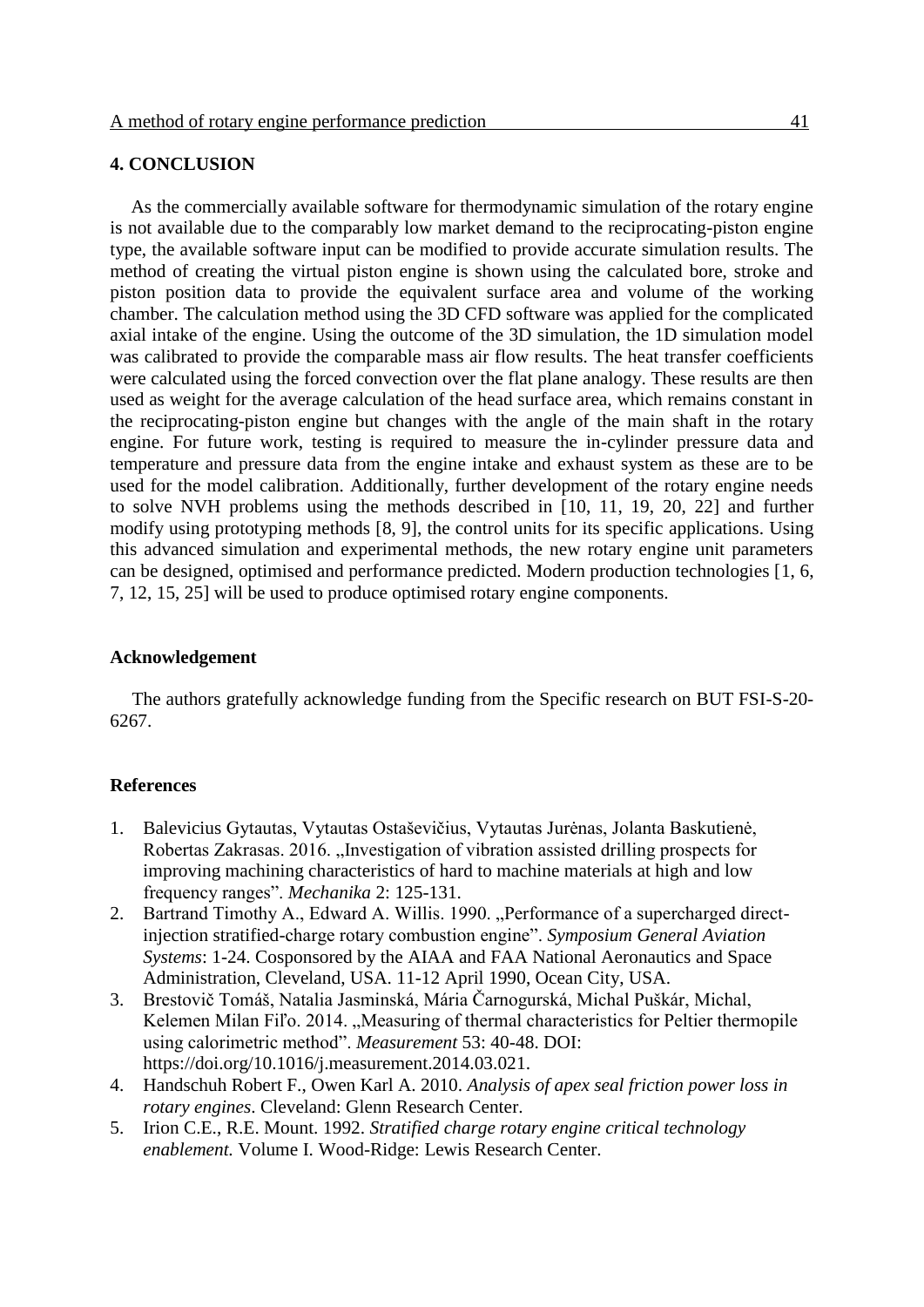- 6. Karpavičius Paulius, Vytautas Ostaševičius, Vytautas Jūrėnas, Jolantas Baskutienė. 2017. "Self-powered wireless sensor system application for cutting process control". *Mechanika* 23(3): 456-461.
- 7. Košinár Matúš, Ivan Kuric. 2011. "Monitoring possibilities of CNC machin tools accuracy". *1st International Conference on Quality and Innovation in Engineering and Management (QIEM)*: 115-118. Cluj Napoca. 17-19 March 2011. ISBN: 978-973-662- 614-2.
- 8. Kučera Pavel, Václav Píštěk. 2019. "Prototyping a system for truck differential lock control". *Sensors* 19(16): 1-18. ISSN: 1424-8220. DOI: 10.3390/s19163619.
- 9. Kučera Pavel, Václav Píštěk. 2017. "Testing of the mechatronic robotic system of the differential lock control on a truck". *International Journal of Advanced Robotic Systems* 14(5): 1-7. ISSN: 1729-8814. DOI: 10.1177/1729881417736897.
- 10. Kučera Pavel, Václav Píštěk. 2017. "Truck vibrations caused by rotating shaft deflection". *Journal of Vibroengineering* 19(7): 5361-5373. ISSN: 1392-8716. DOI: 10.21595/jve.2017.18028.
- 11. Kučera Pavel, Václav Píštěk, Aleš Prokop, Kamil Řehák. 2018. "Measurement of the powertrain torque". *24th International conference Engineering Mechanics*: 449-452. Institute of Theoretical and Applied Mechanics of the Czech Academy of Sciences, Prague, Czech Republic. 14-17 May 2018, Svratka, Czech Republic. ISBN: 978-80- 86246-88-8.
- 12. Kuric Ivan. 2011 "New methods and trends in product development and planning". *1st International Conference on Quality and Innovation in Engineering and Management (QIEM)*: 453-456. Cluj Napoca, 17-19 March, ISBN: 978-973-662-614-2.
- 13. Neumann Stefan, Roman Varbanets, Olena Kyrylash, Oleksiy Valerievich Yeryganov, Vladyslav Olegovich Maulevych. 2019. "Marine diesels working cycle monitoring on the base of IMES GmbH pressure sensors data". *Diagnostyka* 20(2): 19-26. DOI: https://doi.org/10.29354/diag/104516.
- 14. Norbye Jan P. 1971. *The Wankel engine: design, development, applications*. Denver: Chilton Book Co. ISBN: 0801955912.
- 15. Ostasevicius V., V. Jurenas, A. Juskevicius. 2014. "Modified tool structures for effective cutting". *Mechanika* 2: 171-176.
- 16. Pacana A., K. Czerwińska, L. Bednarova. 2019. "Comprehensive improvement of the surface quality of the diesel engine piston". *Metalurgija* 58(3-4): 329-332. ISSN: 0543- 5846.
- 17. Pacana A., K. Czerwińska, L. Bednarova. 2018. "Discrepancies analysis of casts of diesel engine piston". *Metalurgija* 57(4): 324-326. ISSN: 0543-5846.
- 18. Piątkowski J. 2015. "AlSi17Cu5Mg alloy as future material for castings of pistons for internal combustion engines". *Metalurgija* 54(3): 511-514. ISSN: 0543-5846.
- 19. Píštěk Václav, Lubomír Klimeš, Tomáš Mauder, Pavel Kučera. "Optimal design of structure in rheological models: an automotive application to dampers with high viscosity silicone fluids". *Journal of Vibroengineering* 19(6): 4459-4470. ISSN: 1392-8716. DOI: 10.21595/jve.2017.18348.
- 20. Prokop Aleš, Barbora Kopečková, Kamil Řehák. 2017. "Gear drive system simulation of input parameters effect on rattle". *14th Conference Acoustics and Vibration of Mechanical Structures (AVMS)*: 381-388. University Politehnica Timişoara, Timişoara, Romania. 25-26 May 2017, Timisoara, Romania. ISBN: 978-3-319-69822-9.